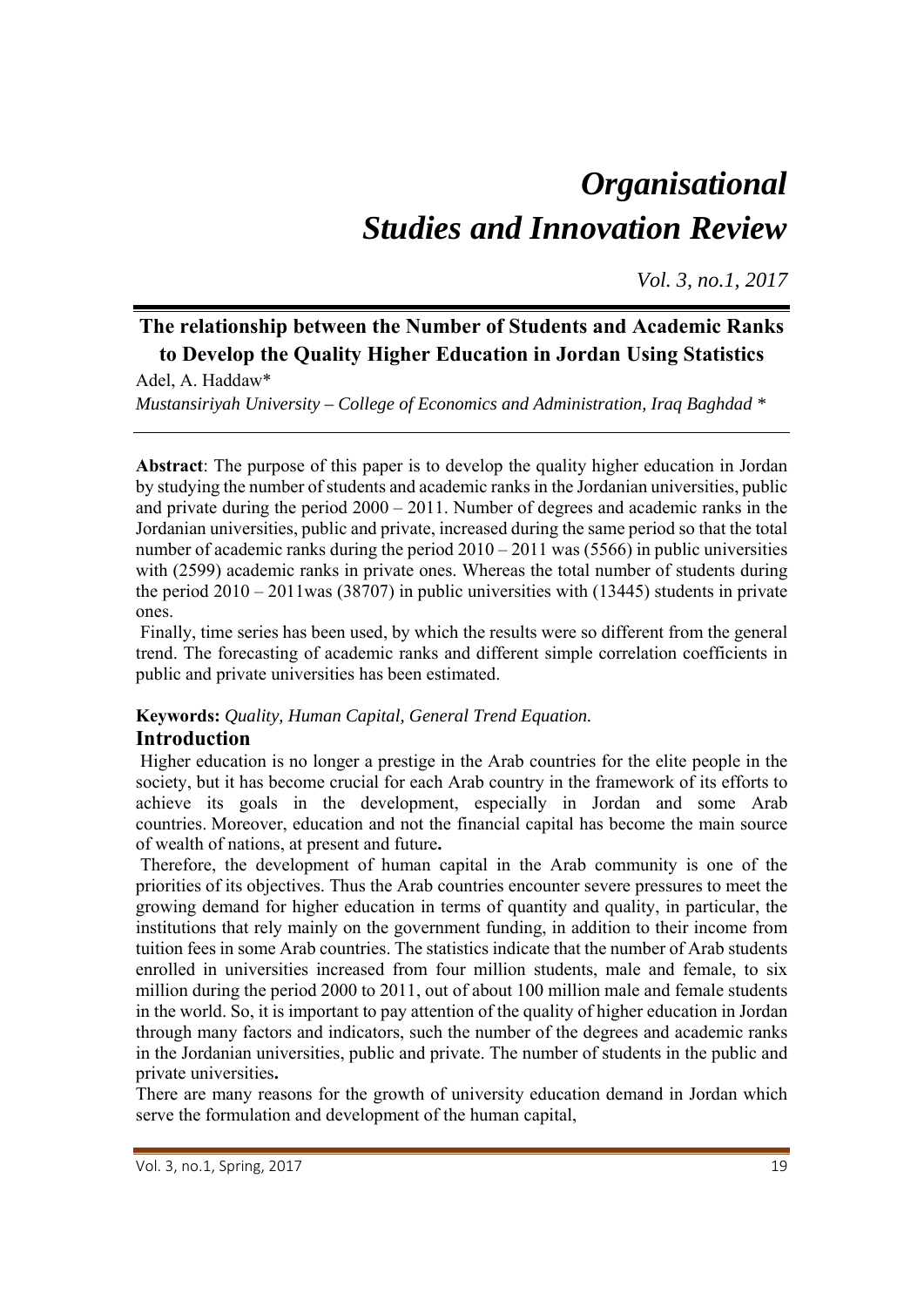Therefore, more attention should be paid to the quality of education in Jordan in order to supply the society with appropriate outputs commensurate with its formulation and the development of the human capital**.** 

The paper focused on the quality of higher education in Jordan, in terms of basic concepts, including the concept of quality, time series analysis, and human capital. Also the forecasting of the academic ranks for the period 2015 - 2016 and different simple correlation coefficients in the public and private universities has been estimated.

#### **Literature Review**

The most important relevant previous studies relevant linked with this paper are the study of (Batikhi, 2001) in which he pointed out to the Jordanian universities scientific research. (Badran, 2002) indicated to the rules and horizons of a distinguished higher education in Jordan. (Al-Qasem, 1999), he pointed out the rules and horizons of higher education in Jordan. (Al-Hajj, 2008) discussed the guidelines of quality assurance and accreditation of Arab League. (Haddaw, 2011) discussed the evaluation of higher education by using the comprehensive quality management and statistics.

#### **Methodology**

#### **Quality**

Quality is an old concept. The first man who was interested in quality was Babylon's In Iraq, including Hammurabi, who was interested and emphasized proficiency through what had been displayed in his famous obelisk which contained many laws. The main objective of quality is to detect deviations and defects of production or services of certain organization. Such situation requires finding out the solutions to correct these defects. Moreover, quality plays a prominent role in detection of the strengths and weaknesses (internal environment) as well as the opportunities and threats (external environment) of the organization.

 There are many definitions of quality, for example; the quality is the degree of preference, which means the preference for certain product or service, also the quality is identical for use, which means that the specifications conform to the requirements of certain goods or services. Al-Waseet Dictionary defined quality as "it is derived from (do something well), i.e. the well done something or saying, doing something well means making it well. The American Institute of Standards defined quality as (the whole features and characteristics of a product or service which make it to be able to meet specified needs).

Currently, it is well known that the scientific developments and technology, as well as the development of the university performance and the interest of university graduates need continuous efforts of the Arab universities and the provision of basic fundamentals of achieved development and continuous higher education. Therefore, quality is deemed a distinct and important functions sought by the managers of different organizations. It has many benefits, especially at the level of competition among the organizations. The prime objective of quality is to detect the deviations and defects in production process or services of certain organization. This requires the appropriate solutions to correct those errors and deviations. Moreover, quality plays a prominent role in detecting the weaknesses and strengths (internal environment) in addition to the opportunities and threats (external environment) of certain organization.

#### **Time series analysis**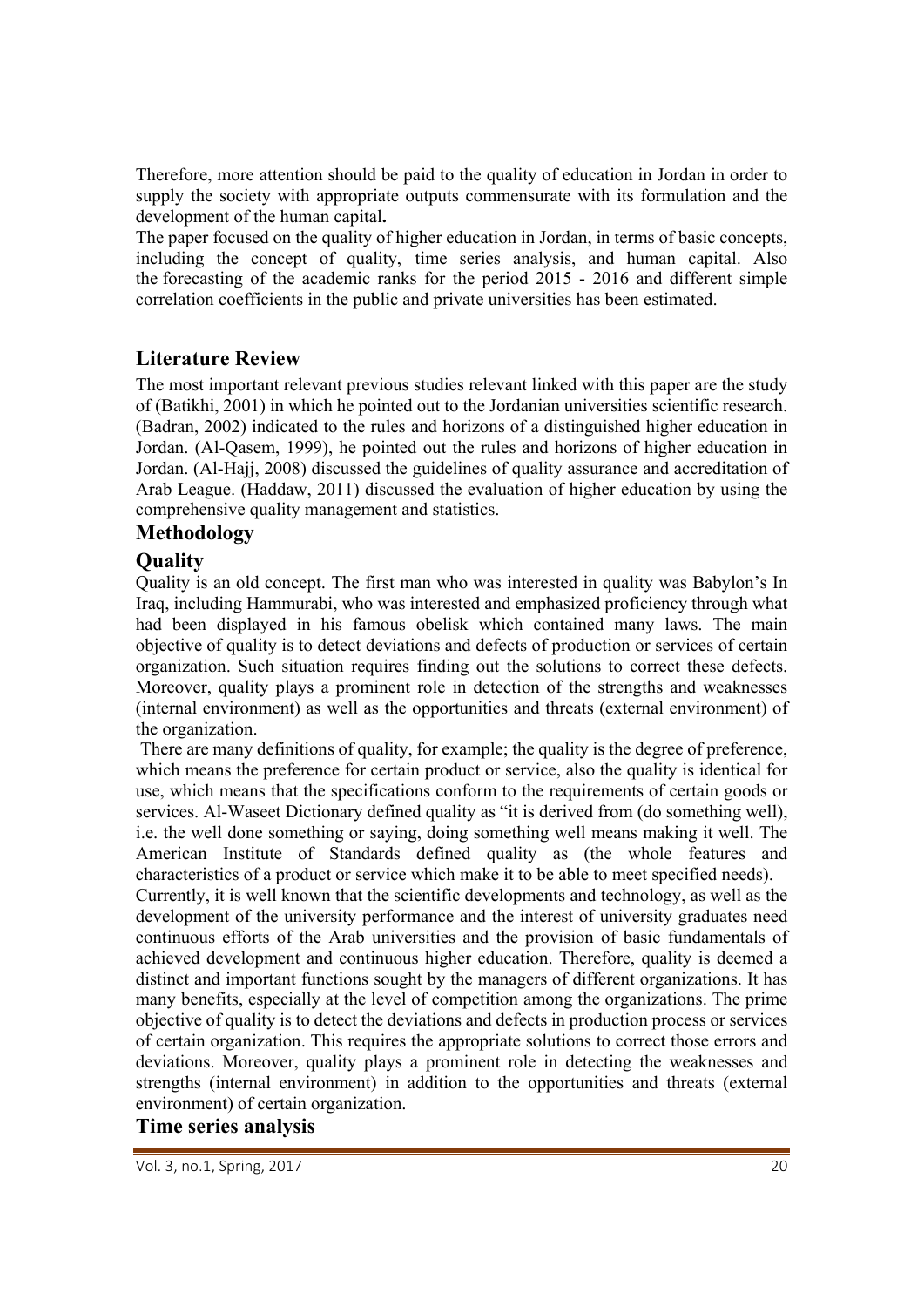Statistically, it is well known that time-series analysis is one of important topics in statistical methods. It is a set of observations of certain (PHENOMENON) variable takes different period of time regularly. Therefore, this analysis requires three stages, namely: stage of identification through the design of the examined series to identify its behavior, so that we can be able to determine whether it represents the general trend, seasonal variations, or periodical variations due to regular variations. The second stage is assessment stage, for example the general trend variation represents the changes occur by time and can be defined by increasing or decreasing time series in three ways; namely the method of midterm arithmetic means, least squares method and moving averages method which will be used in this paper. The benefit of the estimated general trend equation is the forecast of the studied phenomenon values. The third stage is the stage of diagnosis of validity of the model used by examining random errors variable by using one of the methods related to this test.

## **Human Capital**

The quality of the Arab higher education has important role in the development of human capital. Also that human capital represents a group of capabilities and capacities and innovations that characterize individuals, and its ability to achieve leadership and innovation in various fields. This brings us to a globalized world, where the development of human capital is deemed an essential condition to transform to a society and economics of knowledge, which leads to a balanced economic and sustainable development.So that the world is divided into two advanced and developing countries.

#### **Results**

Two types of data have been adopted in this paper, namely; secondary data, represented in the published literature in books, journals, previous studies and periodical journal related to the paper. The primary data, which is the data published by the Ministry of Higher Education and Scientific Research of Jordan.

 The use of a descriptive statistics, including mean, average rate of change, the percentage of development, numbers and percents to describe paper data. Also, the use of inferential statistics, including simple correlation coefficients, and time series analysis to analyze paper data as mentioned before in the theoretical framework.

| Years     | Academic Ranks |         |       | Students/Public |         |       | Students / Private |         |       |
|-----------|----------------|---------|-------|-----------------|---------|-------|--------------------|---------|-------|
|           | Public         | Private | Total | Males           | Females | Total | Males              | Females | Total |
| 2000/2001 | 3062           | 1498    | 4560  | 10012           | 12514   | 22526 | 8099               | 2953    | 11052 |
| 2001-2002 | 3142           | 1619    | 4761  | 9584            | 11070   | 20654 | 7887               | 2850    | 10737 |
| 2002/2003 | 3523           | 1879    | 5402  | 10510           | 12069   | 22579 | 8188               | 3055    | 11243 |
| 2003/2004 | 3815           | 1881    | 5696  | 11585           | 13689   | 25274 | 7711               | 3662    | 11373 |

*Table 1: The Development of the Academic Ranks and Students Numbers Enrolled in Jordanian Universities for the Academic Year 2000/2001 - 2010/2011*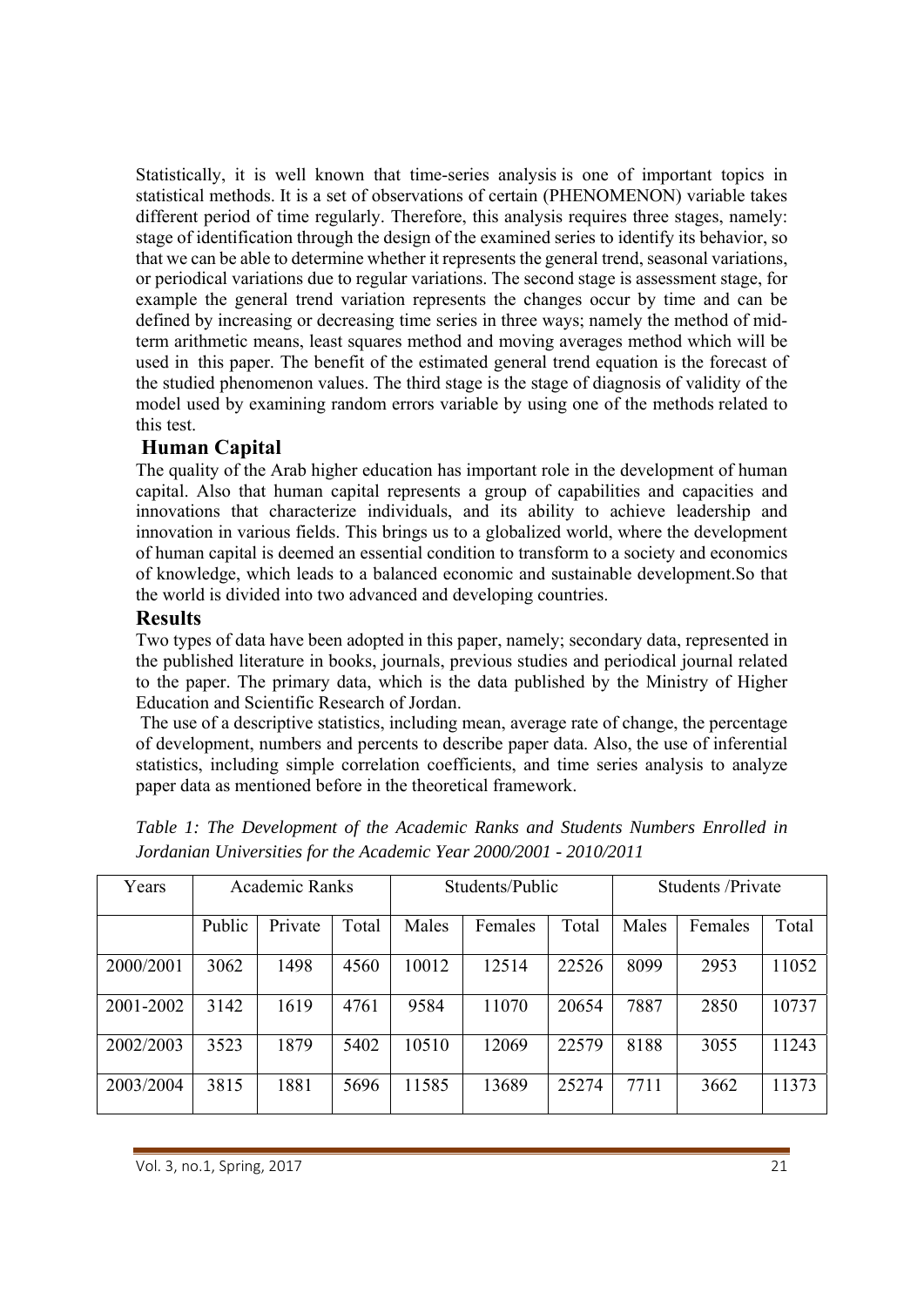| 2004/2005                                             | 3958 | 1984 | 5942 | 17874 | 21901 | 39775 | 8827 | 3833 | 12660 |
|-------------------------------------------------------|------|------|------|-------|-------|-------|------|------|-------|
| 2005/2006                                             | 4355 | 2187 | 6542 | 19066 | 24939 | 44005 | 8295 | 3759 | 12054 |
| 2006/2007                                             | 4506 | 2326 | 6832 | 19315 | 25664 | 44979 | 7945 | 4152 | 12097 |
| 2007/2008                                             | 4772 | 2511 | 7283 | 17809 | 24495 | 42304 | 7705 | 3552 | 11257 |
| 2008/2009                                             | 4951 | 2662 | 7613 | 18688 | 22509 | 41197 | 9763 | 3778 | 13541 |
| 2009/2010                                             | 5308 | 2730 | 8038 | 20108 | 24690 | 44798 | 9080 | 4515 | 13595 |
| 2010/2011                                             | 5566 | 2599 | 8165 | 15396 | 23311 | 38707 | 9843 | 3602 | 13445 |
| The<br>percentage<br>developme<br>$nt\%$<br>2010/2011 | 182  | 174  | 179  | 154   | 186   | 172   | 122  | 122  | 122   |
| 2000/2001                                             |      |      |      |       |       |       |      |      |       |

*Table 2: The distribution of Academic Ranks in Jordanian Universities, Academic Year 2010 – 2011* 

| Universities                               | Professor | Asso.<br>Professor | Assistant<br>Professor | Lecturer | Lecturer | Research<br>er           | R & T<br>Assistant | Total |
|--------------------------------------------|-----------|--------------------|------------------------|----------|----------|--------------------------|--------------------|-------|
| First: puplic<br>universities              | 967       | 1223               | 1675                   | 424      | 870      | 38                       | 369                | 5566  |
| The University<br>of Jordan                | 335       | 323                | 325                    | 61       | 289      | 27                       | 179                | 1539  |
| Yarmouk<br>University                      | 227       | 205                | 175                    | 105      | 119      |                          | 28                 | 859   |
| Mouta<br>University                        | 119       | 160                | 114                    | 22       | 77       | $\overline{\phantom{0}}$ | 6                  | 498   |
| University of<br>Science and<br>Technology | 157       | 202                | 279                    | 6        | 138      |                          | 38                 | 820   |
| Al-Hashemite<br>University                 | 40        | 116                | 216                    | 13       | 85       |                          | 29                 | 499   |
| Al Al-Bait<br>University                   | 30        | 71                 | 113                    | 41       | 42       |                          | 16                 | 313   |
| Balqa Applied<br>University                | 27        | 83                 | 182                    | 116      | 5        |                          | 19                 | 432   |
| The Al-<br>Hussein Bin                     | 13        | 35                 | 151                    | 45       |          |                          | $\overline{3}$     | 247   |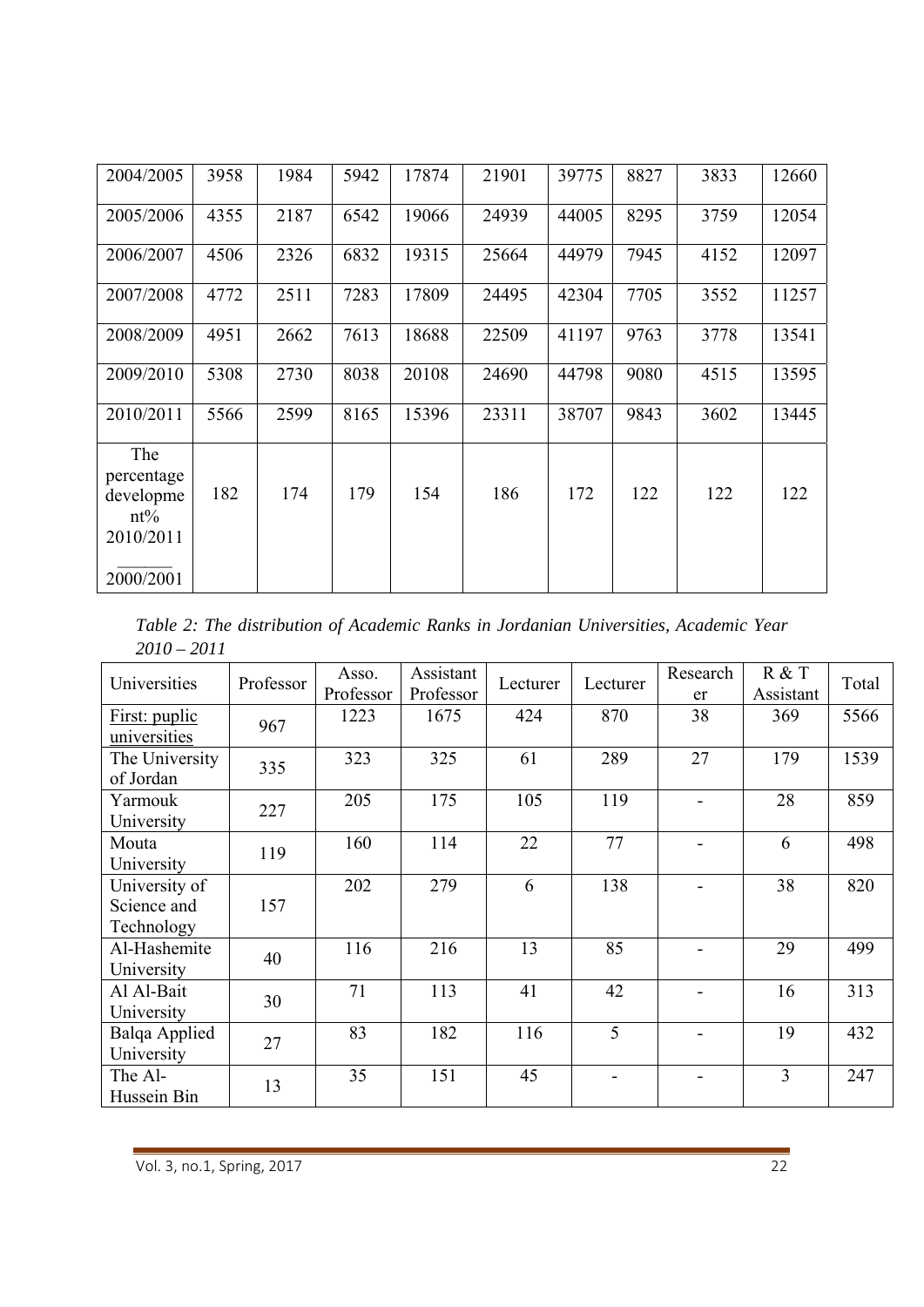| Talal<br>University                               |              |                          |                |                          |                          |                          |                              |      |
|---------------------------------------------------|--------------|--------------------------|----------------|--------------------------|--------------------------|--------------------------|------------------------------|------|
| Technical<br>University of<br>At-Tafilah          | 6            | 18                       | 72             | 6                        | 59                       | $\overline{a}$           | 17                           | 178  |
| German<br>Jordanian<br>university                 | 13           | 10                       | 48             | 9                        | 56                       | 11                       | 34                           | 181  |
| Secondly:<br>private<br>universities.             | 255          | 360                      | 1449           | 412                      | 117                      | $\overline{a}$           | 6                            | 2599 |
| Jordan<br>University<br>College                   | $\mathbf{1}$ | $\overline{\phantom{a}}$ | $\overline{3}$ | $\frac{1}{2}$            | 20                       | $\overline{\phantom{0}}$ | 6                            | 30   |
| Arab<br>University of<br>Amman.                   | 34           | 28                       | 27             | $\overline{\phantom{a}}$ | $\overline{\phantom{a}}$ | $\overline{\phantom{0}}$ | -                            | 89   |
| Middle East<br>University                         | 31           | 22                       | 61             | $\overline{5}$           | $\overline{\phantom{a}}$ | $\overline{\phantom{a}}$ | $\overline{\phantom{0}}$     | 119  |
| Jadara<br>University                              | 12           | 15                       | 54             | 10                       | $\overline{\phantom{a}}$ | $\overline{a}$           | $\overline{\phantom{0}}$     | 91   |
| Amman<br>Private<br>University                    | 17           | 39                       | 155            | $\overline{59}$          | $\overline{\phantom{a}}$ | $\overline{a}$           |                              | 270  |
| The University<br>of Applied<br>Sciences          | 19           | 42                       | 147            | 21                       | 56                       | $\overline{a}$           |                              | 285  |
| Philadelphia<br>University                        | 20           | 40                       | 135            | 59                       | $\overline{a}$           | $\overline{\phantom{0}}$ | $\overline{\phantom{0}}$     | 254  |
| Isra University                                   | 18           | 24                       | 143            | 46                       | $\blacksquare$           | $\blacksquare$           | $\blacksquare$               | 231  |
| Petra<br>University                               | 22           | 34                       | 128            | 57                       | $\overline{\phantom{a}}$ | $\overline{\phantom{a}}$ | $\overline{\phantom{0}}$     | 241  |
| Jordanian<br>Zeitouna<br>University               | 24           | 44                       | 163            | 23                       | 38                       | $\qquad \qquad -$        | $\frac{1}{2}$                | 292  |
| Zarqa<br>University                               | 13           | 31                       | 158            | 50                       | $\overline{\phantom{a}}$ | $\overline{\phantom{0}}$ | $\qquad \qquad \blacksquare$ | 252  |
| University of<br>Irbid                            | 6            | $\overline{3}$           | 77             | 24                       | $\overline{\phantom{a}}$ | $\qquad \qquad -$        | $\qquad \qquad -$            | 110  |
| University of<br>Jerash                           | 17           | 21                       | 114            | 32                       | $\overline{\phantom{a}}$ | $\overline{\phantom{0}}$ | $\overline{\phantom{0}}$     | 184  |
| Princess<br>Sumaya<br>University of<br>Technology | 19           | 13                       | 28             | $\overline{3}$           | $\overline{3}$           | $\overline{\phantom{0}}$ | $\overline{\phantom{0}}$     | 66   |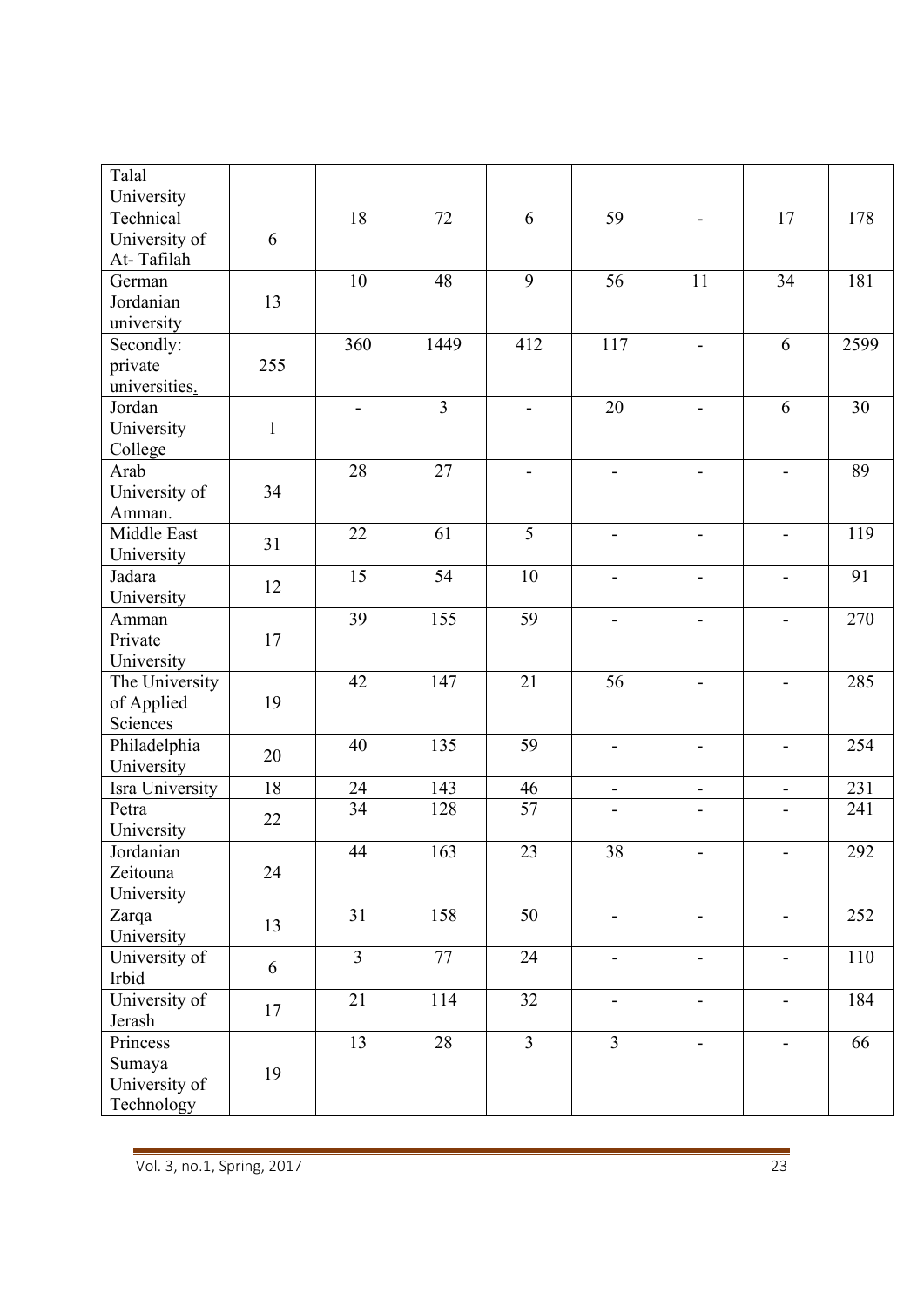| Jordanian           |      |                          | ⇁    | 14   |      |     |     | 23   |
|---------------------|------|--------------------------|------|------|------|-----|-----|------|
| Academy of          |      |                          |      |      |      |     |     |      |
| Music               |      |                          |      |      |      |     |     |      |
| University of       |      | $\overline{\phantom{a}}$ | 13   | 5    |      |     |     | 18   |
| Educational         |      |                          |      |      |      |     |     |      |
| Sciences            |      |                          |      |      |      |     |     |      |
| National            |      | 3                        | 36   | 4    |      |     |     | 44   |
| University of       |      |                          |      |      |      |     |     |      |
| Ajlun.              |      |                          |      |      |      |     |     |      |
| <b>Total Number</b> | 1222 | 1583                     | 3124 | 836  | 987  | 38  | 375 | 8165 |
| The                 | 15.0 | 19.4                     | 38.2 | 10.2 | 12.1 | 0.5 | 4.6 | 100  |
| percentage $(\% )$  |      |                          |      |      |      |     |     |      |

| Table 3: Members of Academic Ranks in Jordanian Universities, According to Scientific |  |  |  |
|---------------------------------------------------------------------------------------|--|--|--|
| Degree University Year (2010-2011)                                                    |  |  |  |

| Universities                       | Phd  | Master          | Diploma                      | Bachelor                     | Total |
|------------------------------------|------|-----------------|------------------------------|------------------------------|-------|
|                                    |      | Degree          | high                         |                              |       |
| First: Public Universities         | 4272 | 1073            | 8                            | 213                          | 5566  |
| The University of Jordan           | 1193 | 226             | $\overline{3}$               | 117                          | 1539  |
| Yarmouk University                 | 652  | 195             | $\mathbf{1}$                 | 11                           | 859   |
| Mouta University                   | 431  | 66              | $\overline{1}$               |                              | 498   |
| University of Science and          | 665  | 150             |                              | $\overline{5}$               | 820   |
| Technology                         |      |                 |                              |                              |       |
| Al-Hashmite University             | 416  | 83              | $\overline{\phantom{0}}$     | $\overline{\phantom{a}}$     | 499   |
| University of Al Al-Biat           | 253  | 57              | $\qquad \qquad \blacksquare$ | $\overline{3}$               | 313   |
| Balqa Applied sciences University  | 296  | 115             | $\overline{2}$               | 19                           | 432   |
| The Al-Hussein Bin Talal           | 187  | 59              | $\overline{1}$               | $\overline{a}$               | 247   |
| Technical University of At Tafilah | 108  | 53              | $\overline{a}$               | 17                           | 178   |
| German Jordanian university        | 71   | 69              | $\overline{\phantom{0}}$     | 41                           | 181   |
| Secondly: Private Universities.    | 2061 | 518             | $\overline{4}$               | 16                           | 2599  |
| Jordan University College          | 6    | 17              | $\overline{\phantom{0}}$     | $\tau$                       | 30    |
| Arab University of Amman.          | 83   | $\overline{2}$  | $\overline{4}$               | $\overline{a}$               | 89    |
| University of the Middle East      | 114  | $\overline{5}$  | $\qquad \qquad -$            | $\overline{\phantom{a}}$     | 119   |
| University of Jadara               | 82   | 9               | $\qquad \qquad -$            | $\overline{\phantom{a}}$     | 91    |
| <b>Amman Private University</b>    | 211  | 59              | $\qquad \qquad -$            | $\overline{\phantom{0}}$     | 270   |
| The University of Applied Sciences | 208  | 77              | $\overline{a}$               | $\overline{a}$               | 285   |
| Philadelphia University            | 196  | 58              | $\overline{\phantom{0}}$     | $\qquad \qquad -$            | 254   |
| Isra University                    | 185  | 46              | $\overline{a}$               | $\overline{a}$               | 231   |
| Petra University                   | 184  | $\overline{57}$ | $\overline{a}$               | $\blacksquare$               | 241   |
| Jordanian Zeitouna University      | 232  | 60              | $\overline{\phantom{0}}$     | $\overline{\phantom{0}}$     | 292   |
| University of Zarqa                | 202  | 50              | $\overline{a}$               | $\frac{1}{2}$                | 252   |
| University of Irbid                | 86   | 24              | $\overline{\phantom{0}}$     | $\overline{\phantom{a}}$     | 110   |
| University of Jerash               | 151  | 33              | $\overline{\phantom{0}}$     | $\qquad \qquad \blacksquare$ | 184   |
| Princess Sumaya University of      | 60   | 6               |                              |                              | 66    |
| Technology                         |      |                 |                              |                              |       |

Vol. 3, no.1, Spring, 2017 24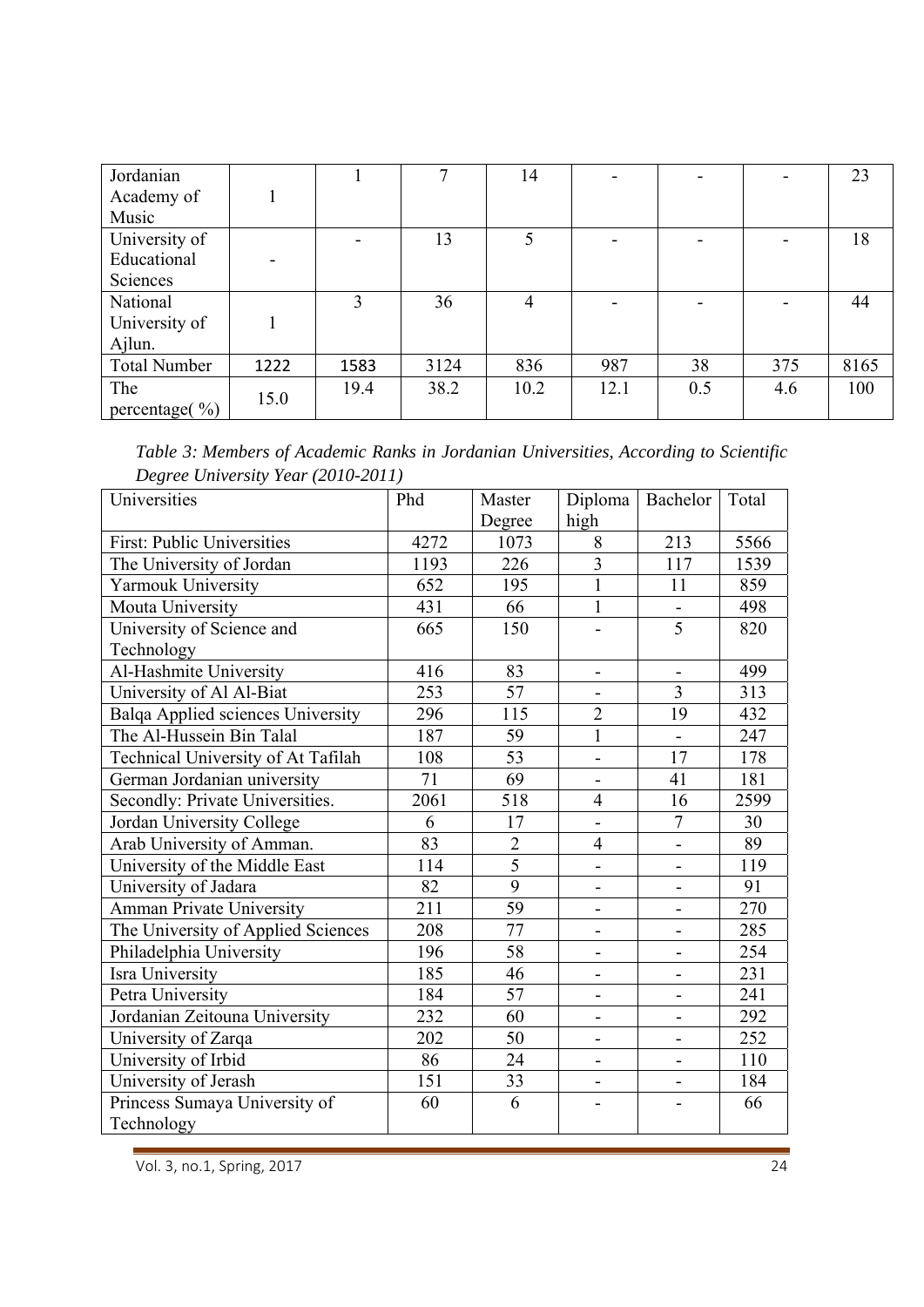| Jordanian Academy of Music        |      |     |     |  |
|-----------------------------------|------|-----|-----|--|
| University faculty of Educational |      |     |     |  |
| Sciences                          |      |     |     |  |
| National University of Ailun.     | 40   |     |     |  |
| Total number                      | 1331 | 591 | 229 |  |

Tables 1, 2 and 3 indicate that the total number of academic ranks in the academic year 2010-2011 in public universities were (5566) and (2599) in private universities respectively, totaling (8165). The total number of Professors were (1222), Associate Professor (2583), Assistant Professor (3124), lecturer (987) and Researcher (38), Assistant Researcher and Teaching (375) and their percentages were (15.0, 19.4, 38.2, 12.10, 0.5, and 4.6) respectively. Therefore, the highest percent was (38.2) for the Assistant Professor rank and the lowest was (0.5) for the Researcher. The total number for a Doctorate was (6333), Master Degree (1591), Higher Diploma (12) and Bachelor Degree (229). The total number of students in 2010 - 2011 in Jordanian public universities and private were (38707, 13445) respectively**.** Average rates of change of academic ranks for example for the period (2000-2001), is (5566 – 3062) divided by (5566) = 0.45 in the public universities and (0.42) in the private universities, and with a grand total to both (0.44).Rate of change of grand total of the students in the public universities was  $(0.42)$  and  $(0.18)$  in the private ones. It can be seen that average rate of change of the academic ranks and students in the public universities is greater than the private one. The percentage of development for the number of academic year 2010-2011 divided by the number of 2000-2001, according to calculation of the Ministry of Higher Education and Scientific Research of Jordan for academic ranks in public universities was (182) and 174 in private universities, with total (179). The total of development percents of the students in public universities were (172) and in private universities (122). So, the percentage of development of the academic ranks and students in the public universities is greater than the development percent of academic ranks and students in the private ones.

In order to estimate the relationship between academic ranks and students in public universities and private universities, simple correlation coefficient has been used based on Table 1 for the period (2000-2011). The simple correlation coefficients between the total number of academic ranks in public and private universities was (0.97), and between the total number of academic ranks and the total number of students in public universities (0.82) and between the total number of academic ranks and the total number of students in private universities (0.80) and between the total number of students in public universities and private universities (0.70). It was found that they are positive and strong relationships. The strongest was the correlations of academic ranks in public and private universities and the lowest was between the students in both public and private universities.

In analyzing a time series, there are three major stages of model building: identification, estimation, and diagnostic checking. So the first step (identification) is plotting it. A plot gives a general idea of how the series behaves. Does it have an overall trend (increase or decrease over time? Does it show seasonality? Does it show no trend or no seasonality?

The figures for academic ranks and students in public and private universities. Indicate that the behavior of time series. It was clear that there was a general trend toward increasing Therefore, the general trend will be adopted in the estimate and diagnostic stages are shown in table 4.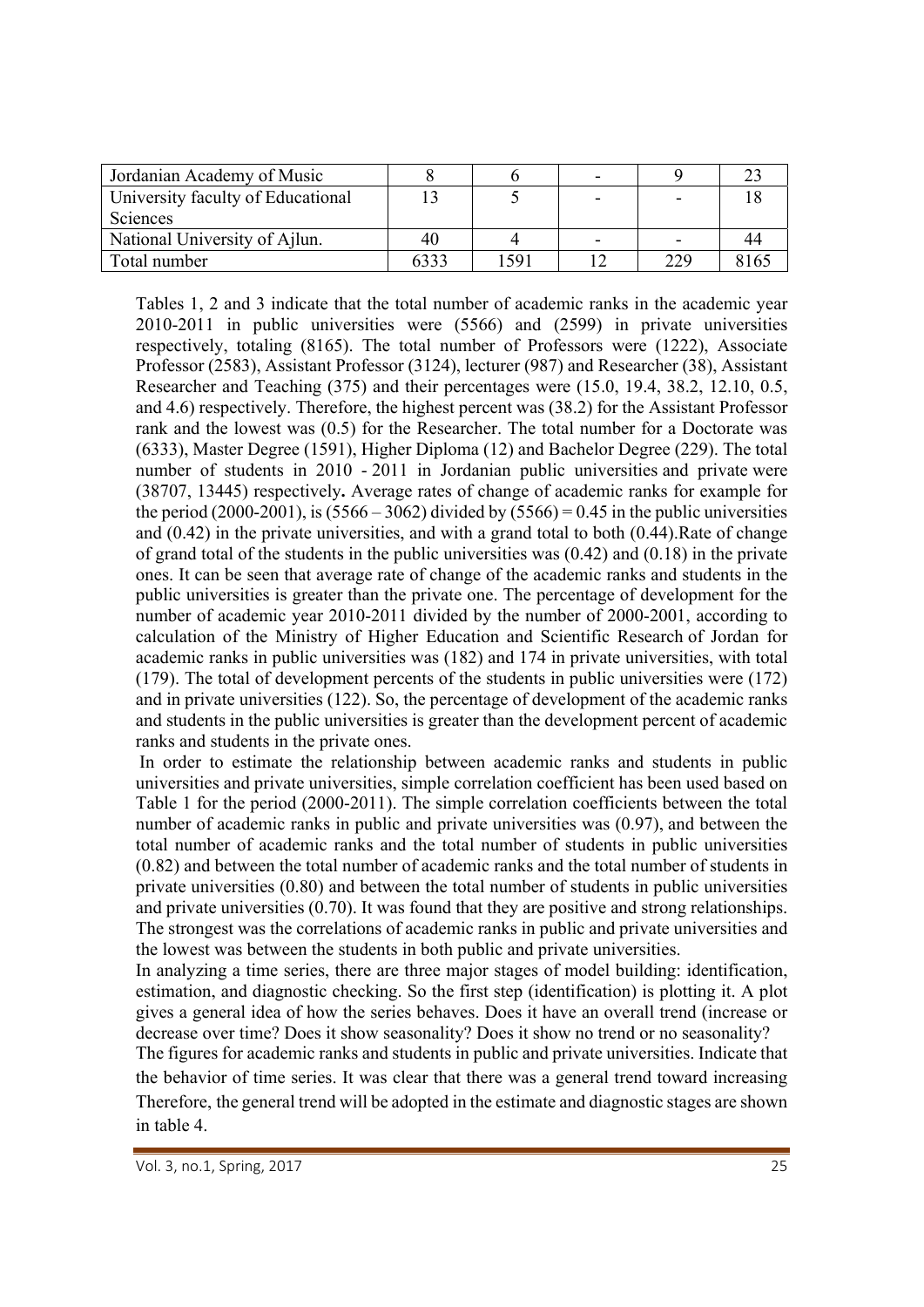For the estimate values of  $\beta$ 1, it means any increase in one year will increase (254, 126, 2478, & 268) in both the number of academic ranks and students in public and private universities. The t-values of the number of academic ranks and students in public and private universities were all significant (0.00) since which are less than the significance level (0.05). The means of random errors were equal to zero, with standard deviations all equal to (0.95), which is close to one. Therefore, the conditions of random errors in terms of mean equal to zero, and the standard deviation was equal to one. This means that the random errors follow normal distribution, which requires to be done in the diagnostic stage. Also predictive values (Forecasting) are shown in Table 4, the first predicted value represents the period 2015- 2016, while second predicted value represents the period 2019- 2020. It was found that increasing with time, where the increase will be to academic ranks and students in public universities compared to academic ranks and students in private universities.

| Results                                       | Estimated | Estimated | $T -$                        | Forecasting    | Means of              |
|-----------------------------------------------|-----------|-----------|------------------------------|----------------|-----------------------|
|                                               | $\beta$ o | B1        | Significance<br>Of $\beta$ 1 |                | <b>Standard Error</b> |
| Dependent<br>Variable                         |           |           |                              |                |                       |
| Academic<br>Ranks (Public<br>Universities)    | 2745.46   | 253.91    | 0.00                         | 5793,<br>7823  | 0.00                  |
| Academic<br>Ranks (Private<br>Universities)   | 1412.36   | 126.36    | 0.00                         | 2929<br>3590   | 0.00                  |
| <b>Students</b><br>(Public<br>Universities)   | 20294.42  | 2478.17   | 0.00                         | 59945<br>69858 | 0.00                  |
| <b>Students</b><br>(Private)<br>Universities) | 10486.95  | 268.15    | 0.00                         | 14777<br>15850 | 0.00                  |

 *Table 4: Results of the General trend Equation in the Period 2000-2011* 

### **Conclusion**

From literature review, there are a few researchers considered that the Quality of Higher Education. Because academic ranks and students in public and private universities are increasing, the Ministre of Higher Education and Scientific Research are requested, to take care of the humane capital. The percentage of development of the academic ranks and students in the public universities is greater than the development percent of academic ranks and students in the private ones. The strongest was the correlations of academic ranks in public and private universities and the lowest was between the students in both public and private universities. Take the benefit, as possible, of the conclusions of this paper, in particular the means and forecasting of the total number of academic ranks in universities and the number of students in both, public and private universities, in order to make a comparison between the actual and estimated number of them for several years.